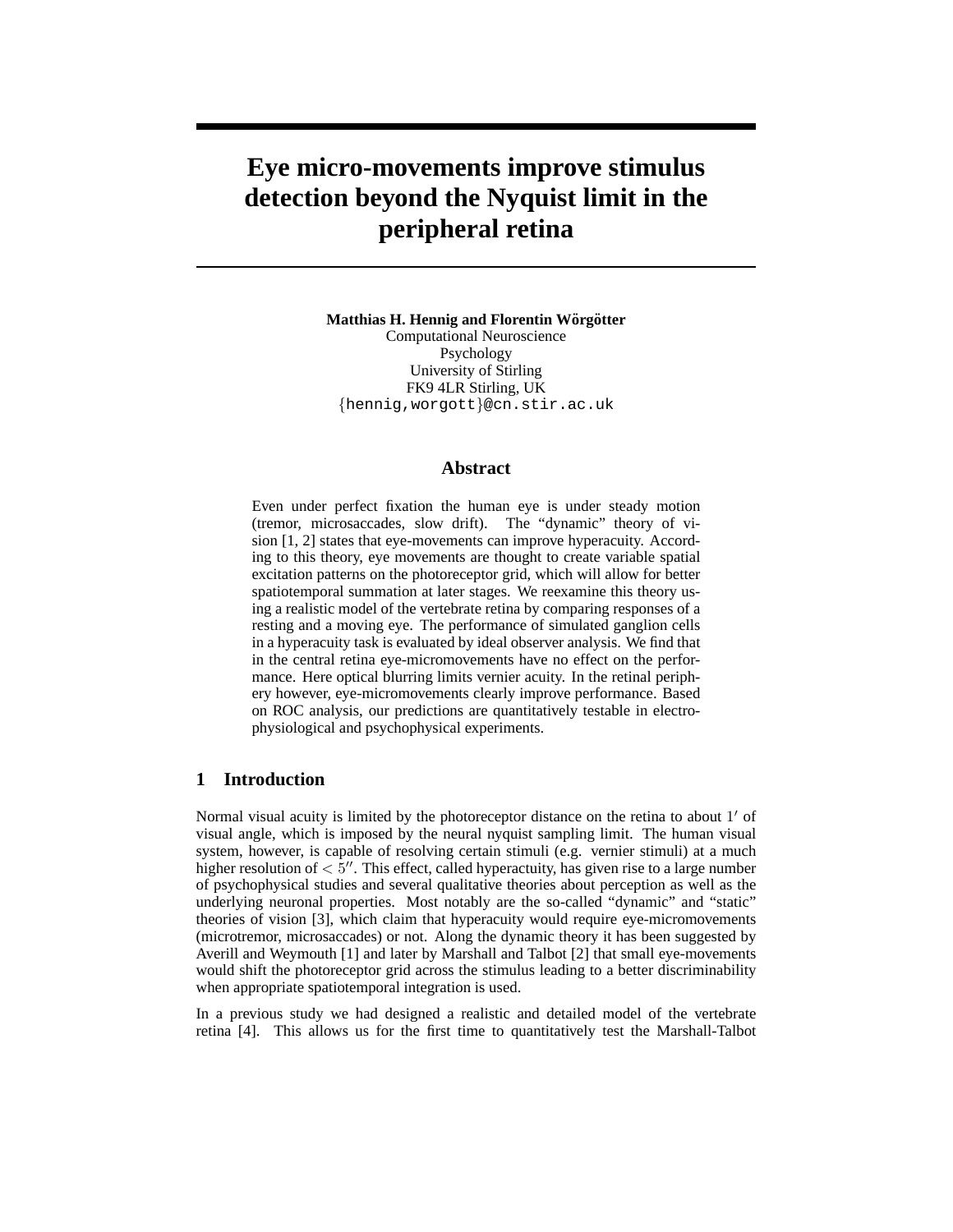

Figure 1: Overview of the model. A, Structure of the retina model. Photoreceptors (P) connect to horizontal (H) and bipolar cells (B). Horizontal cells antagonize bipolar cells. Bipolar cells provide the center input to ganglion cells (G) and the surround is mediated by a Type 1 (1) amacrine cell [4]. B, Scaling of optical point spread functions (top curves), photoreceptor (upper lines, values shown, data from [5]) and ganglion cell separation (lower lines, values shown, data from [6, 7]) at different retinal eccentricities. PSF's are shown for the constant (straight lines) and scaled case (dashed lines). C, Spatial layout of the stimulus (S) and the photoreceptor (P) and ganglion cell (G) grids. D, Nyquist frequencies for photoreceptors, P ganglion cells and the scaled PSF as a function of the eccentricity. Aliasing occurs in the shaded region.

theory under different experimental conditions. We will show that the presence of eyemicromovements indeed improves hyperacuity. Contrary to earlier assumptions we find that eye micromovements have no effect in the central part of the retina, where optical blurring defines the limit for hyperacuity tasks. At above 5° retinal eccentricity, eyemicromovements are clearly improving hyperacuity. Our approach relies on a model free (receiver-operator characteristic, ROC) analysis, and the reported results should be directly measurable in retinal ganglion cells and psychophysically.

## **2 MATERIALS AND METHODS**

The model used in this study is based on a previously described model of the light adapted retina. In this section, we only mention aspects which are important in the context of this study. For a detailed discussion of the model, see [4].

Briefly, the model consists of cone photoreceptors, horizontal and bipolar, amacrine and ganglion cells (Fig. 1A). Neurons are arranged on homogeneous two-dimensional hexago-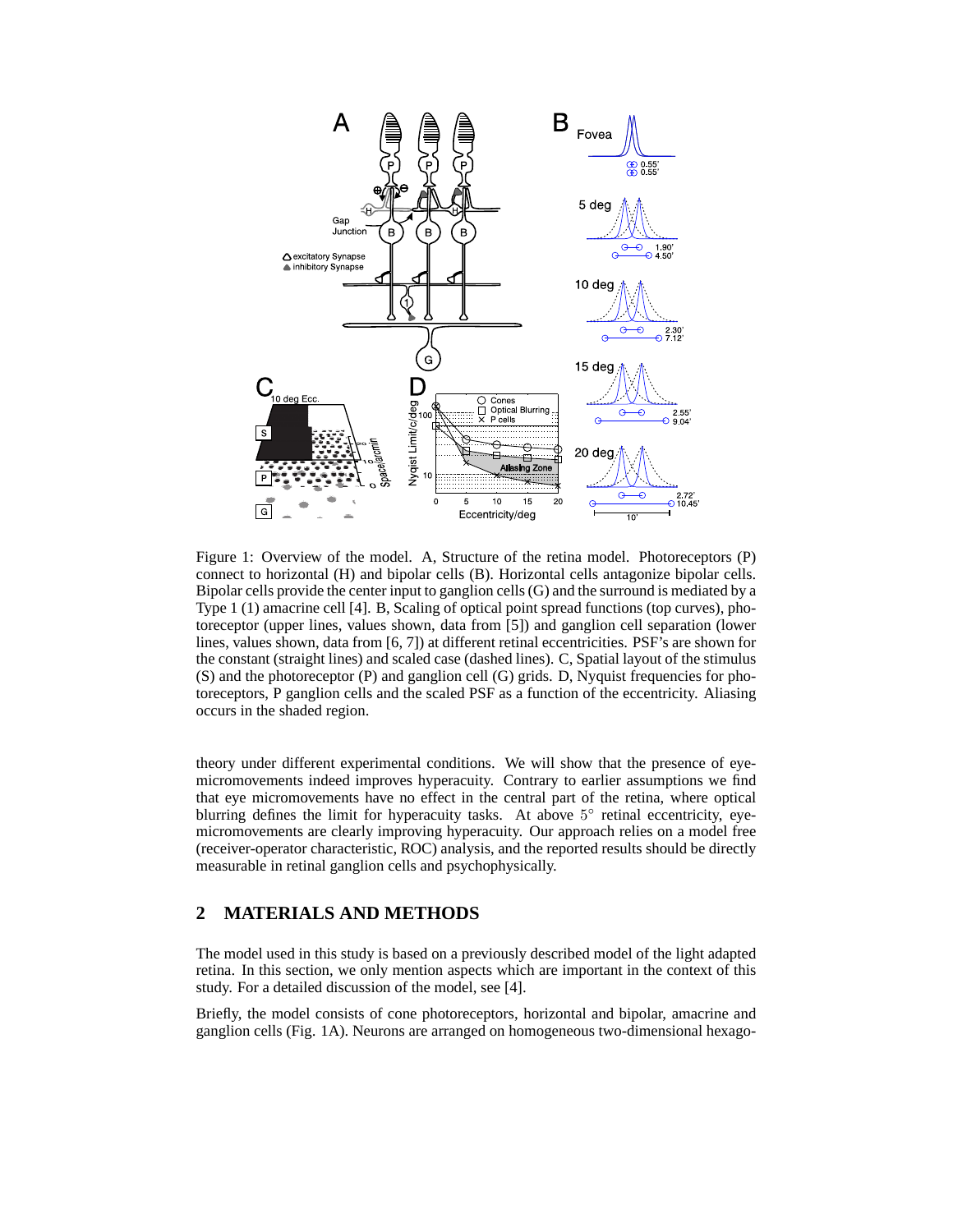nal grids (Fig. 1C). Ganglion cells are shifted randomly by  $12\%$  of their separation to account for the non-ideal distribution on the hexagonal grid. Cones, bipolar and ganglion cells form the feed-forward path and horizontal and amacrine cells two lateral layers. Densities and receptive field sizes of photoreceptors and ganglion cells were adjusted to the anatomical data available for the human retina at the different eccentricities studied (Fig.1B). The separation of horizontal, bipolar and amacrine cells was scaled proportional to the cone density.

| Eccentricity PSF scaling |      | Vernier offset |
|--------------------------|------|----------------|
| [deg]                    |      | [arcsec]       |
| $\theta$                 | 1.00 |                |
| $\overline{\phantom{1}}$ | 2.51 | 46             |
| 10                       | 2.98 | 83             |
| 15                       | 3.31 | 92             |
| 20                       | 3.52 | 98             |

Table 1: Spatial scaling of the PSF that simulates the optical blurring and of the vernier offset as a function of the eccentricity.

The photoreceptor model is a slightly modified version of the mathematical description given by Hennig et al. [4]. It is originally based on a description by Schnapf et al. [8]. The voltage responses were tested against experimental data from the macaque monkey by Schneeweis and Schnapf [9]. To account for the sustained responses for strong, but brief stimuli, the single initial activation stage [4] was replaced by three cascaded lowpass filters. This study focuses on human P On-center cells (or "midget" cells). Receptive field sizes and densities were chosen according to anatomical data (Fig. 1). The center and surround input of both cell types is weighted by overlapping Gaussian profiles [10], where the surround extends  $> 3.8$  times the center input [11].

Ocular optical blurring has been accounted for by convolving the stimulus with the pointspread function (PSF) given by Westheimer et al. [12] for the fovea:

$$
PSF(\rho) = 0.933 \cdot e^{-2.59 \cdot \rho^{1.36}} + 0.047 \cdot e^{-2.34 \cdot \rho^{1.74}} \tag{1}
$$

 $\rho$  is the radius in arcmin. For higher eccentricities two sets of simulations were performed, one with a constant and one with a scaled PSF (Fig.1B). The first case is an approximation of the case when off-axis refractory errors of the ocular optics are corrected. Then aliasing occurs already at the level of the cone mosaic. The more realistic case corresponds to a scaled PSF because off-axis astigmatism and increasing cone aperture increase the amount of blurring at higher eccentricities. Scaling factors were chosen to fit experimental data (Tab. 1, [13]). Under these conditions, aliasing on the ganglion cell layer begins at 5 ◦ (Fig.1D).

Eye micromovements where modeled by shifting the retina randomly relative to the stimulus by using a data fit by Eizenman et al. (Fig. 2A,B, [14]). They include the ocular microtremor and fast and slow microsaccades (Fig. 2B). Two types of micromovements were used in the simulations in this work: slow and fast microsaccades and the microtremor (MT) and only fast microsaccades and the tremor (FMT).

A typical vernier stimulus has been used in the simulations. To remove the effect of the stimulus size, we used a bipartite field of 100% contrast with a small horizontal displacement in the vertical half (Fig.1C). Simulations were carried out at five different retinal eccentricities: in the fovea and at 5, 10, 15 and 20 deg. The vernier offset was scaled with increasing eccentricity proportional to the ratio of the cone to ganglion cell separation (Tab.1).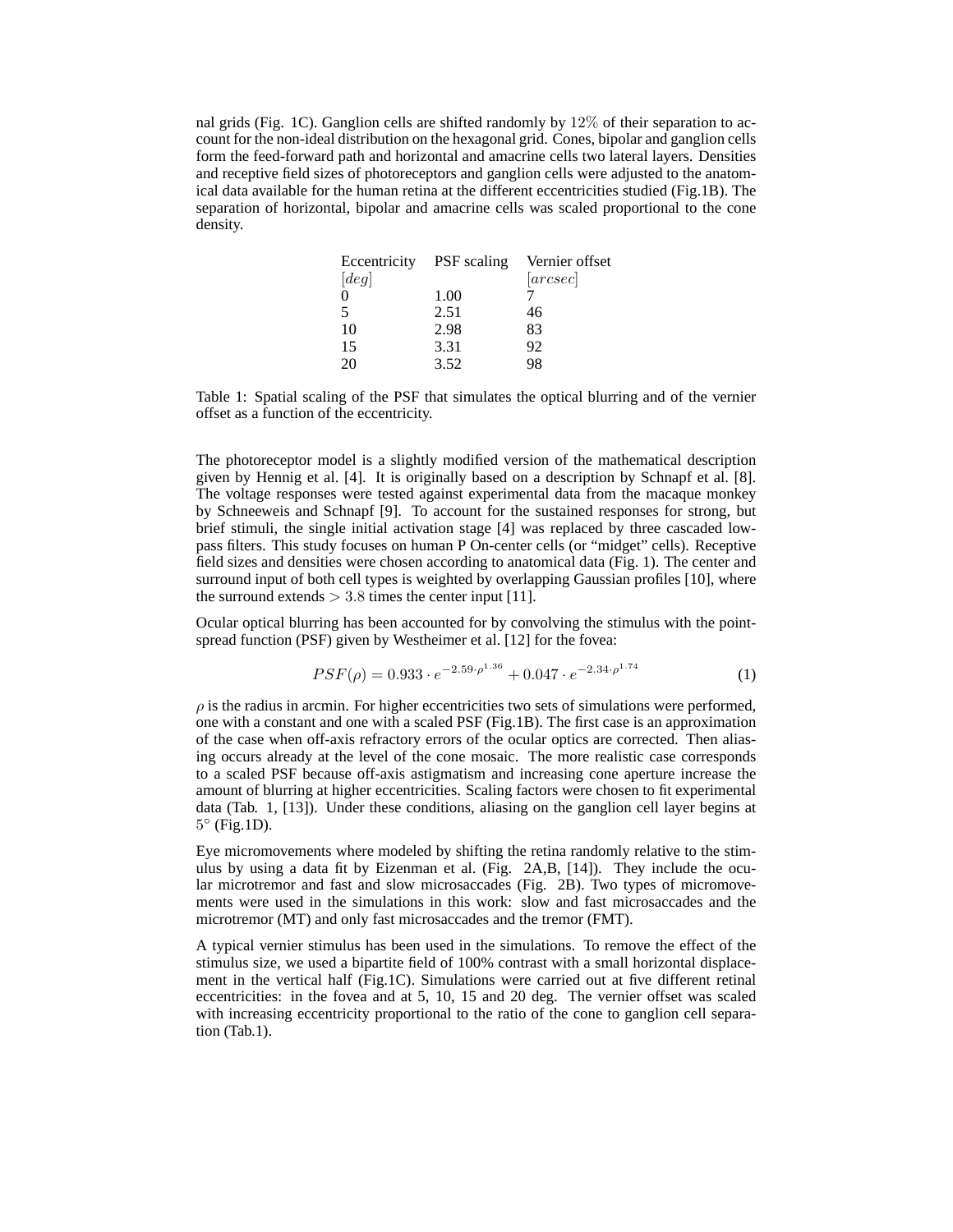

Figure 2: Characteristics of the simulated eye-micromovements. A, Traces of the horizontal retinal displacement for the two tremor spectra used (top: MT, bottom: FMT, see Methods). B, Power spectra of the two cases from part A (dashed line: MT, dotted line: FMT) and the full spectrum given by Eigenman et al. (straight line, [14]). C, Responses of P-ganglion cells to a contrast step (100% contrast) without tremor (solid line) and with eye micromovements (MT, dotted line). Horizontal alignment corresponds to the location of the cell relative to the stimulus (location of contrast step indicated by dotted line).

## **3 Results**

Fig. 2 summarizes the characteristics of simulated eye-micromovements. In part A an example for the horizontal displacement of the retina is shown for the two types of micromovements included in the model (MT and FMT, see Methods). Part B shows the corresponding power spectra. Fig. 2C shows the membrane potential of a simulated ganglion cell at different locations relative to a contrast step with and without eye micromovements. When the cell is located in the dark half of the contrast step, moving the light half of the stimulus into its receptive field causes frequent strong depolarizations. For the reverse case, when the dark half of the stimulus moves into the receptive field of a cell which was previously excited, the membrane potential hyperpolarizes. These hyperpolarizations are weaker than the depolarizations in the former case because the photoreceptor response is asymmetric with respect to the to on- and offset of light. Light onset leads a to brief, strong transient hyperpolarization whereas offset causes a slower response decay and a weaker phasic depolarization [4, 9].

Fig. 3A,E show the spatial response distribution on the ganglion cell layer 30ms after stimulus onset for two retinal eccentricities for the constant PSF. At 5° eccentricity the vernier offset is well visible by eye by comparing the upper and lower half of the responses. At  $10^\circ$  however, upper and lower half look very similar, implying that vernier detection is not possible.

To quantify the detectability of a vernier stimulus we performed a ROC analysis of the spatial response profiles. This procedure is shown in Fig.3: First a horizontal cross-section of the spatial response profile on the ganglion cell layer is taken for the upper and lower part of the stimulus (B, F). The detectability of a vernier stimulus should be reflected in the population average of the ganglion cell responses for upper and lower part of the stimulus. This assumption reflects the known convergence properties of the primary visual pathway, where each cortical cell receives input (via the LGN) from many ganglion cells. We used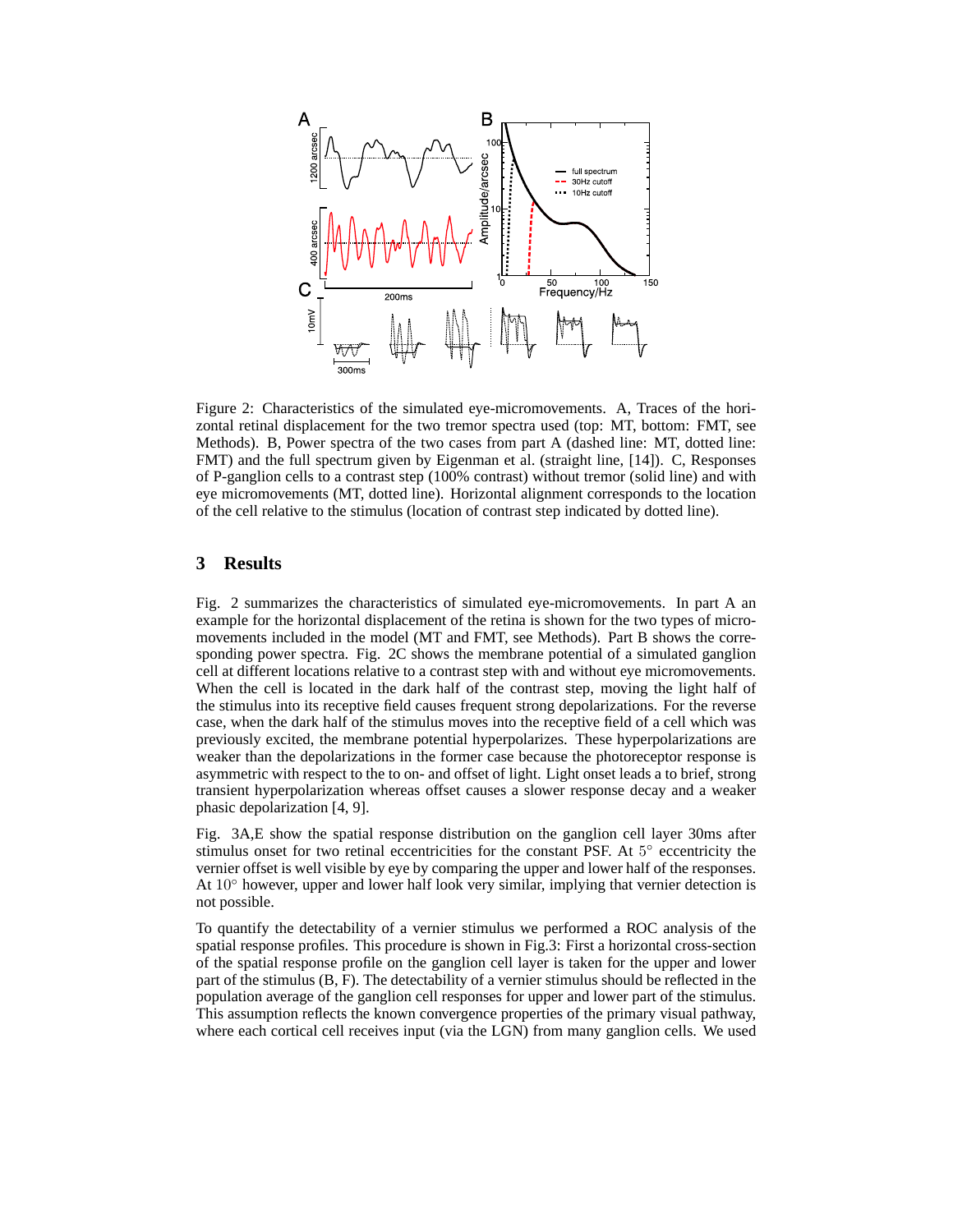

Figure 3: Spatial analysis of the vernier stimuli. A, Spatial response profiles of the ganglion cells to a vernier stimulus 30ms after stimulus onset (5° retinal eccentricity, vernier offset 45"). The membrane potential is coded by gray levels. B, Spatial response profile for the upper (black) and lower half (grey) of the responses in A (average over four rows). C, Spatial derivative of the curves in B, rectified at zero. D, ROC curve calculated from the curves in C. Value of the integral of the ROC curve (shaded gray) is shown for each curve (detectability index). E-H The same analysis at 10◦ retinal eccentricity and a vernier offset of  $92''$ .

an average of four rows of the ganglion cells for analysis. The resulting profiles closely fit cumulative Difference of Gaussians functions, which is a consequence of the ganglion cell receptive field structure. In the next step, the spatial derivative of the response profile is calculated and rectified at the resting potential (C, G). This operation is similar to a cortical edge detection mechanism [15] and leads to Gaussian-like distributions. From these curves it is possible to directly compute a ROC-curve (D, H). The integral of the ROC curve, ranging from 0.5 to 1, is then taken as a direct measure of the detectability of the vernier offset. This method combines the standard, model-free ROC-type analysis with basic assumptions about the convergence properties in the primary visual pathway.

Eye-movements lead to temporal changes of the detectability. Thus, the integral of the ROC curve, which we will call the "detectability index"  $(DI)$ , then varies over time. Fig. 4A shows this effect for the five different retinal eccentricities studied and different types of micromovements using the scaled PSF. For each eccentricity, the stimulus has been placed at five different locations relative to the ganglion cell receptive fields. We found that, without eye-micromovements and increasing eccentricities, the detectability strongly depends on the location of the stimulus in the receptive field. This is not surprising when one considers that spatial undersampling of the stimulus occurs at the ganglion cell layer. At the fovea visual resolution is limited by the optics of the eye. At  $> 5^{\circ}$  eccentricity, there are substantial "gaps" in the ganglion cell representation of the stimulus (see Fig.1B) which cause aliasing effects. Aliasing effects in the periphery due to undersampling has been reported in psychophysics [16].

Ocular micromovements leads to clearly visible effects (Fig. 4A). The noisy curves are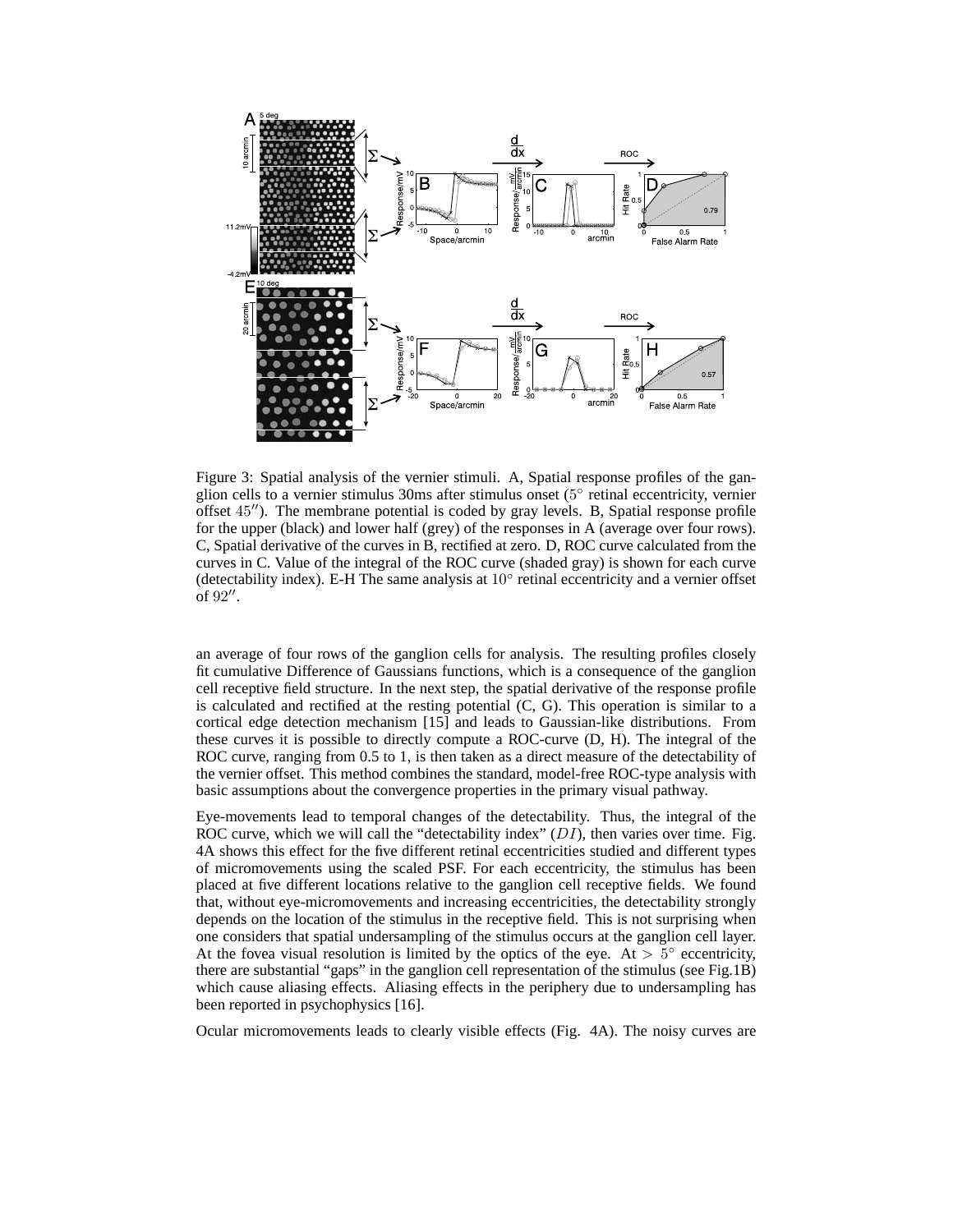

Figure 4: Temporal analysis of the ROC curves. A, Detectability index as function of time at different retinal eccentricities and different stimulus displacements relative to the ganglion cell positions (thick curves: resting eye, thin curves: slow+fast microsaccades+tremor, grey curves: fast microsaccades+tremor). Stimulus offsets are shown above the traces. B, Maximum of the curves in A at each eccentricity and location for the scaled PSF on a noisy ganglion cells grid. Only values are considered as a maximum where the DI stays above the mean for  $> 10ms$ . C, Maximal DI for the constant PSF.

now randomly oscillating across the smooth curves without micromovements. We note for most curves obtained with tremor there is an interval of at least 10ms where the  $DI$  is substantially above its mean and equal or above the noise-free equivalent. Psychophysical evidence shows that detection tasks may require only short periods of as little as 5-10ms where the detectability must exceed threshold [17]. Thus in the retinal periphery the eye micromovements have a beneficial effect on the detectability by reducing aliasing.

In Fig. 4B, the maximum of  $DI$  at different stimulus locations is plotted as function of the stimulus position. The maximum is defined as the largest value of the detectability index within  $a > 10ms$  transient. The curves show the same effects as described above: Performance remains the similar in the central and improves in the peripheral retina. If the mean value of  $DI$  instead of the maximum is considered, the effect is similar in the fovea, but no performance increase can be observed in the periphery (not shown). Fig. 4C shows the same analysis of responses for a constant PSF on a regular ganglion cell grid (see Fig. 1B), where aliasing occurs already at the photoreceptor level. The effect is very similar to that of the scaled PSF with stronger aliasing at higher eccentricities. However, at 10 and 15 deg, DI is lower for all cases because the disarray of the ganglion cells allows for improved spatial averaging.

To summarize the previous results, the mean value of each curve in Fig. 4B and C is calculated. This can be interpreted as the psychophysical performance of a subject after many stimulus repetitions. They are shown in Fig. 5A for the scaled and Fig. 5B for the constant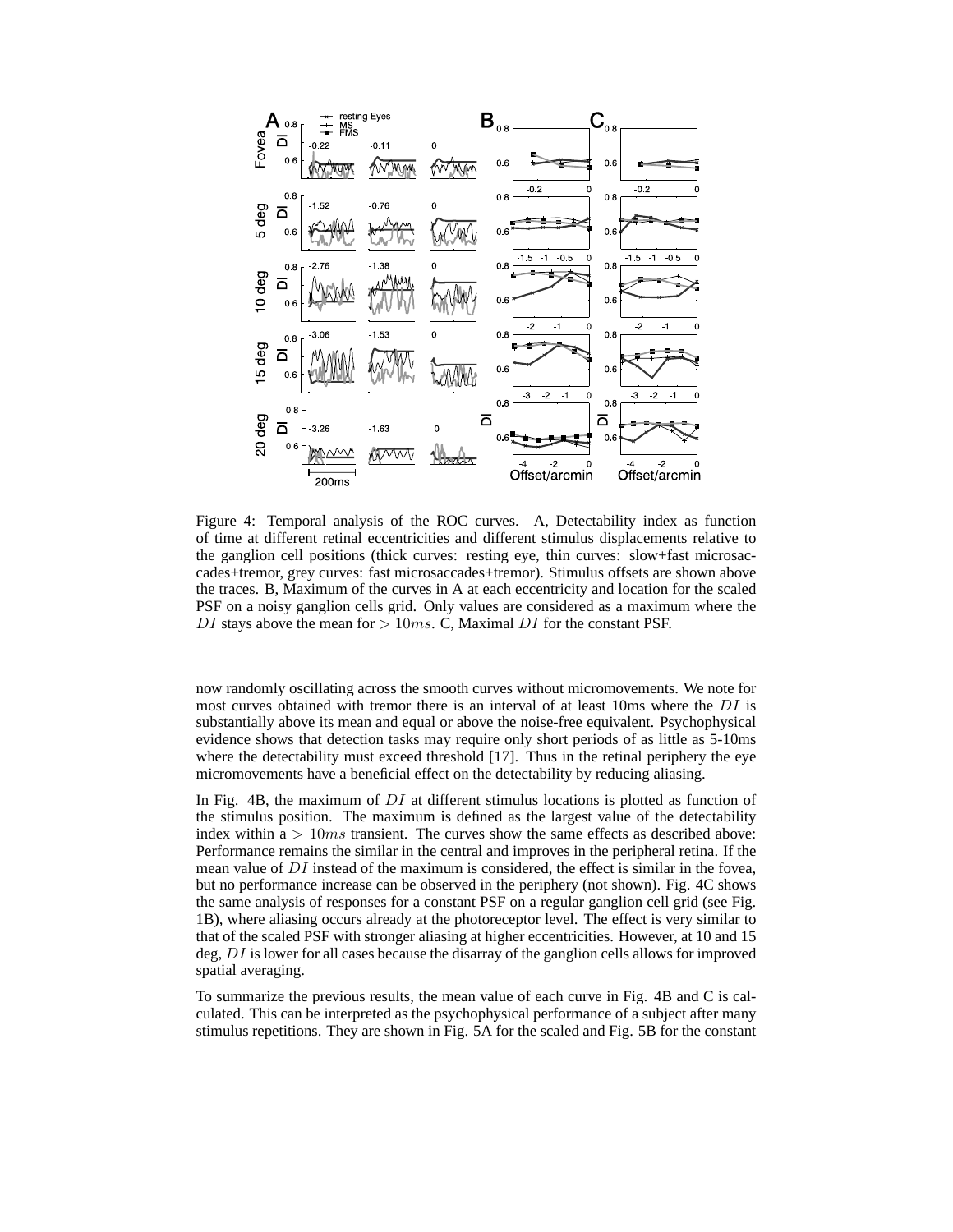

Figure 5: Mean detectability index  $(DI)$  for the experiments in Fig.3A (left, constant PSF) and B (right, PSF scaled proportional to cone-ganglion cell convergence ratio) as function of the retinal eccentricity.

PSF. The differences in DI at different eccentricities is a result of the stimulus scaling. For both cases, eye micromovements increases the detectability at all eccentricities except in the fovea. For the two types of eye micromovements, the maximal relative improvement of DI happens at different eccentricities. The first type, comprising microsaccades and tremor, frequently shifts the stimulus across adjoining ganglion cells at eccentricities 20°. The second type has a smaller amplitude, thus the excitation of nearby ganglion cells is most efficient at 10°. Thus, the effect depends on the spatial extend of the eye movements.

At  $20^\circ$ , DI is much lower for the scaled PSF on a noisy ganglion cell grid than for the constant PSF on the regular grid. Because  $DI$  is consistently lower in the latter case for the other eccentricities, this indicates that here the effect of the spatial disarray can not be countered by spatial averaging of just four rows of ganglion cells.

Taken together, the results from the simulations shown here imply that a complex interplay of different factors affect the detectability of hyperacuity stimuli. Indeed the quantitative results from the model are very sensitive to changes of certain parameters (e.g. cell density). Equally, a great variability in human psychophysical performance exists. However, the effect of eye micromovements is consistent across the two cases shown here.

### **4 Discussion**

Our results suggest that eye-micromovements contribute to visual hyperacuity in the peripheral visual field. By simulating ganglion cell responses for vernier stimuli using a realistic model and applying model-free ideal observer analysis, we show that in the retinal periphery eye-micromovements reduce the effect of aliasing due to neural undersampling. This leads to a higher detectability of hyperacuity stimuli. There has been a successful attempt to use small, continuous "scanning" movements to increase the resolution of a low resolution sensor array as a technical application [18]. We show that this principle can indeed be employed by vertebrates to improve visual acuity in certain (hyperacuity) tasks. However, eye movements have the reverse effect on detection tasks that require aliasing. Packer and Williams [19] have shown that in a high frequency (aliasing) grating detection task contrast thresholds are low for very brief and long presentation durations. For intermediate presentation times the threshold increases substantially. Because detection relies on aliasing, it requires a resting eye. This is more likely for very brief and long presentation times. For intermediate intervals, motion prevents aliasing. In hyperacuity, eye-micromovements increase detectability and we expect an asymptotic decrease of thresholds as function of the presentation time.

The question arises how eye-micromovements affect human psychophysical performance.